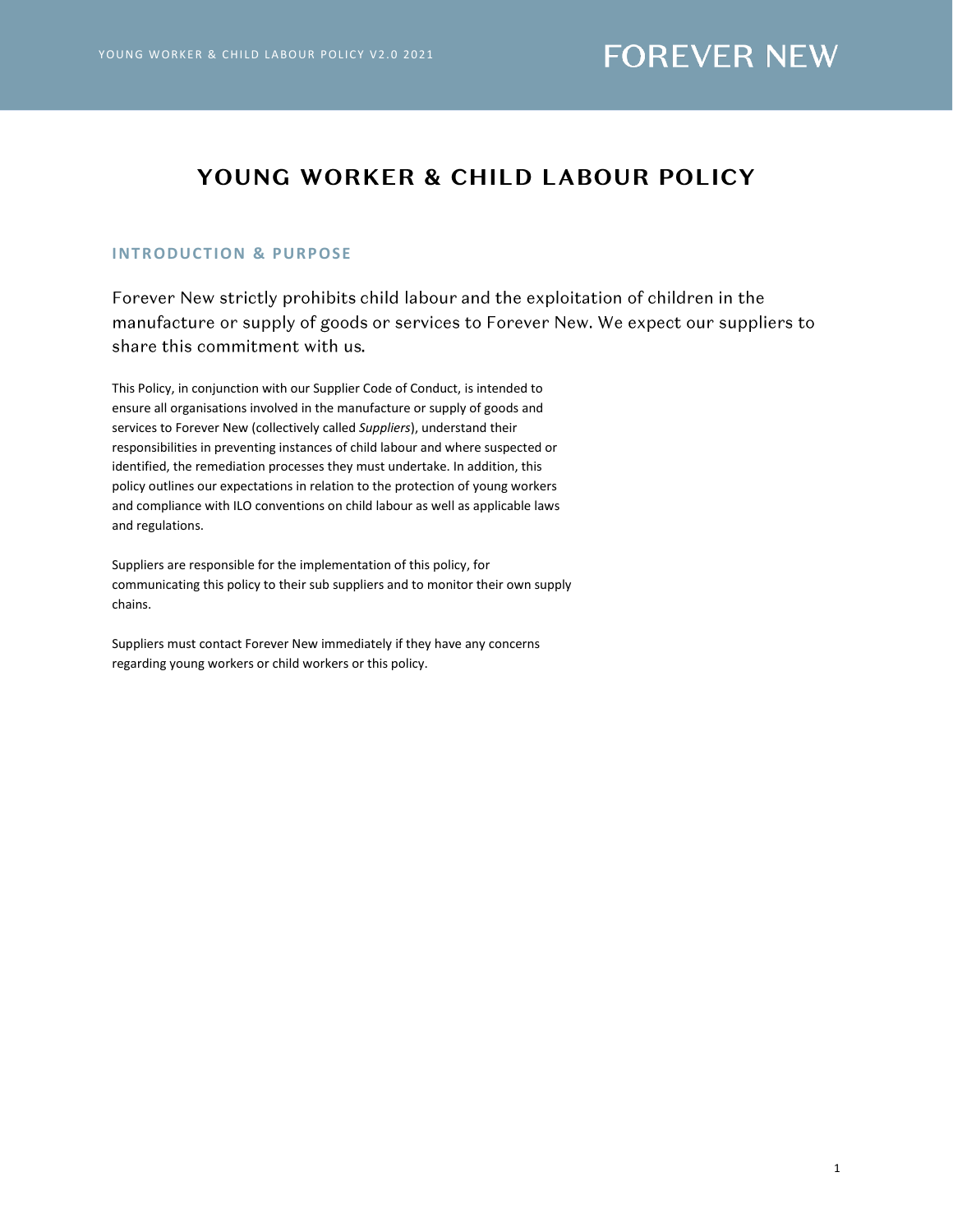### **FOREVER NEW**

#### **DEFINIT IONS**

Forever New acknowledges the following definitions as defined by ILO Conventions Nos. 138 and 182 and the *United Nations Conventions on the Rights of the Child*  which states a person is considered a child until they reach the age of 18.

*Child Labour* refers to all forms of slavery (including the sale and trafficking of children, debt bondage or serfdom); forced or compulsory labour; or work that deprives children of their childhood, their potential and their dignity, and that is harmful to their safety, physical and mental development.

A *young worker,* otherwise referred to herein as a 'young

worker' is a worker who is under the age of 18 but above the minimum working age.

*Minimum* working age is defined as less than 15 years of age unless the local minimum age law stipulates a higher age for work or compulsory schooling, in which case the higher age applies.

*Hazardous work* is defined as work, which by its nature or circumstances in which it is carried out, is likely to jeopardise the health, safety or morals of children. This can include night work, overtime, exposure to chemicals and extreme temperatures as well as heavy lifting.

### **SUPPLIER RESPONSIBILITIES TO PROTECT YOUNG WORKERS & PREVENT CHILD LABOUR**

#### Suppliers are responsible for both preventing and remediating instances of child labour.

Suppliers must comply with all relevant minimum wage laws, ensure no child labour is involved in the manufacture or supply of goods or materials to Forever New and ensure regulations and laws governing the employment of young workers are adhered to.

Suppliers are required to implement robust and effective systems and policies to identify and prevent the use of child labour in their operations including those of their subcontractors and sub- suppliers and ensure the protection of young workers.

This includes but is not limited to:

- Documented recruitment policies and processes which reference applicable local laws, regulations and minimum ages as well as clear identification of hazardous work not suitable for young workers
- Effective age verification processes via the collection and maintenance of documentation including official birth certificates, government issued ID cards, school certificates, permits and permissions for every worker whose date of birth

is verified. If date of birth documents are unavailable, the employee's age must be established using other appropriate and reliable methods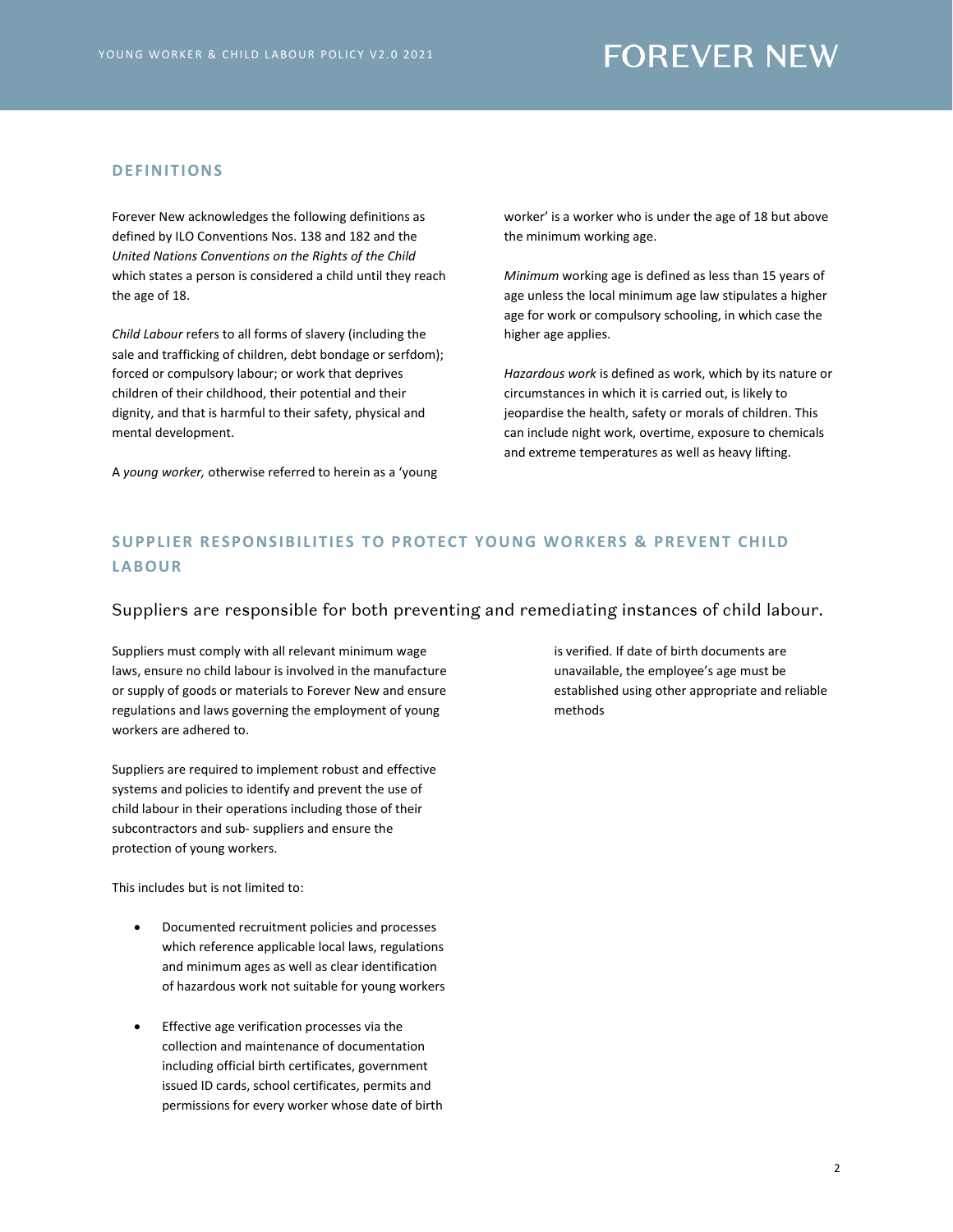#### • The development of criteria for hiring young workers which complies with regulations regarding working hours, overtime, type of work, apprentice or vocational training

• Young worker risk assessments to identify hazardous work or conditions and ensure young workers are not engaged in night work, overtime, hazardous or physically demanding work which may harm the health, safety or morals of persons under the age of 18

#### **CHILD LABOUR REMEDIATION**

If child labour is identified, Forever New's initial approach will be to continue its business relationship with the supplier and provide support to develop responsible solutions that are in the best interests of the children. This must be done in conjunction with a qualified local partner.

If child labour is confirmed at a production site or is being used in off-site production, the supplier must:

- Minimise the risk to the children by immediately removing them from the production area or stopping their work, ensuring they are in a safe place and their welfare secured
- Obtain contact details of parents or guardian and sensitively confirm age of the children
- Immediately inform the Forever New CSR contacts
- Develop a remediation program in consultation with Forever New and a qualified local partner based on available best practice and in the best long-term interests of the child and their family, seeking to meet the educational, social and economic needs of the child concerned
- Whilst a remediation program is being developed, the site should not dismiss the children and ensure wages, accommodation (if applicable) and food continue to be provided to the children. Under

no circumstances should the children continue

- Not permitting children under minimum working age into production areas of a factory
- Forever New supports formal work-based training programs that enable young workers to learn new skills. These programs must be aimed at developing young workers' skills and experience. Young workers on training programs must be paid at least minimum wage and vocational education programs must be legally recognized and documented. Informal arrangements of any kind are not acceptable

to work or be present in a production area during this period

- Remediation programs may include some or all of the following:
	- enrolment in education until reaching minimum age securing their right to a childhood
	- continued monitoring and regular financial support such as wage continuance equivalent to the local minimum wage
	- Payment of any money owing in accordance with the local minimum wage
	- Evaluating alternative ways of supporting the children financially including the offer of work to an adult member of family if appropriate and agreed to
	- Ongoing monitoring of the children's welfare

The costs of the children's remediation program and corresponding financial support to replace lost income to the family, equivalent to the local minimum wage, will be the supplier's responsibility, unless otherwise agreed by Forever New.

Suppliers found to have child labour in their direct or indirect supply chain will be closely monitored for their compliance with this policy and must demonstrate full commitment to, and co-operation with agreed remediation plans put in place. A review of the root causes to prevent recurrence will be conducted in addition to providing training to factory management.

## **FOREVER NEW**